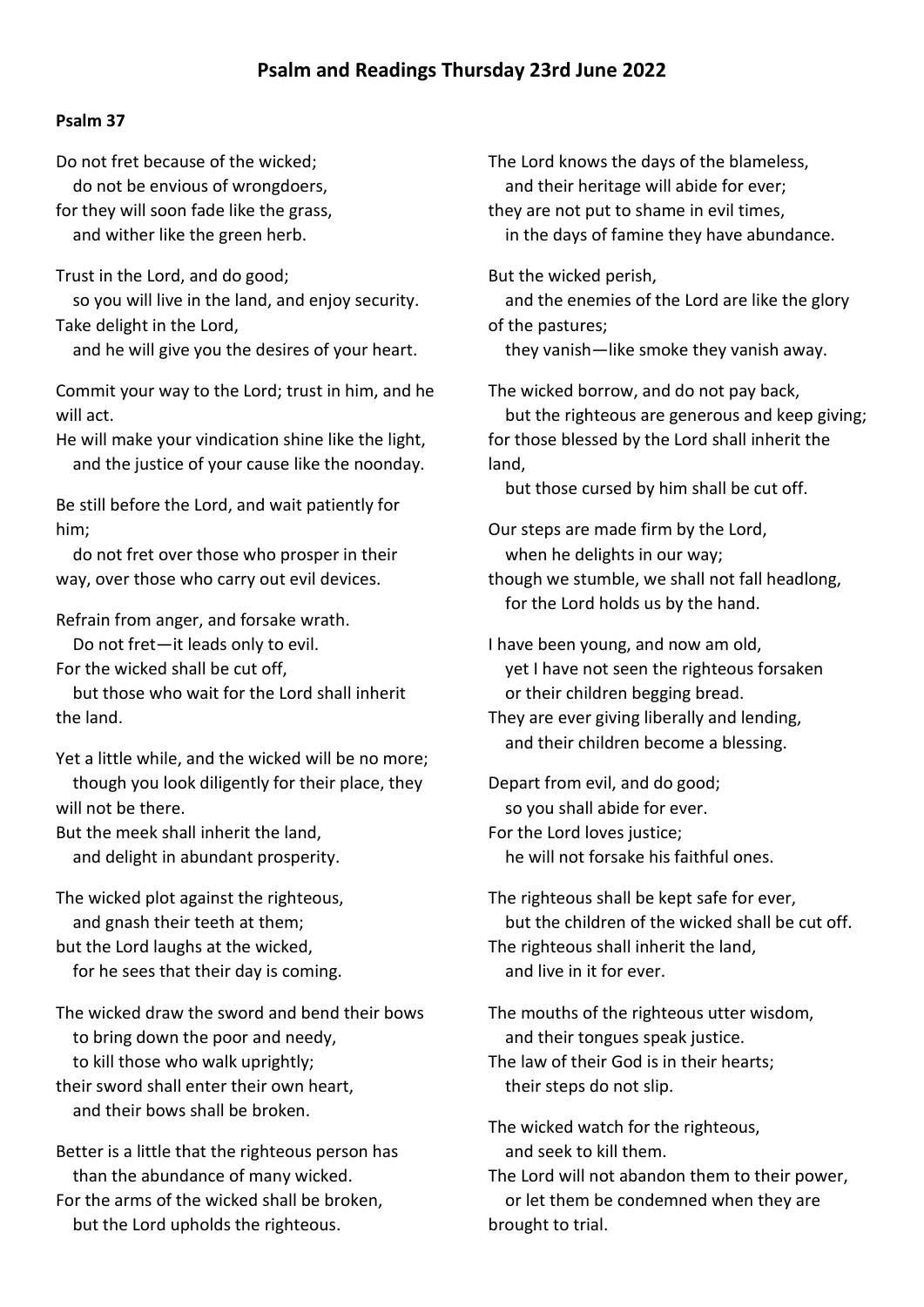Wait for the Lord, and keep to his way, and he will exalt you to inherit the land; you will look on the destruction of the wicked.

I have seen the wicked oppressing, and towering like a cedar of Lebanon. Again I passed by, and they were no more; though I sought them, they could not be found.

Mark the blameless, and behold the upright, for there is posterity for the peaceable. But transgressors shall be altogether destroyed; the posterity of the wicked shall be cut off.

The salvation of the righteous is from the Lord; he is their refuge in the time of trouble.

The Lord helps them and rescues them;

 he rescues them from the wicked, and saves them,

because they take refuge in him.

## **Joshua 23**

A long time afterwards, when the Lord had given rest to Israel from all their enemies all around, and Joshua was old and well advanced in years, Joshua summoned all Israel, their elders and heads, their judges and officers, and said to them, 'I am now old and well advanced in years; and you have seen all that the Lord your God has done to all these nations for your sake, for it is the Lord your God who has fought for you. I have allotted to you as an inheritance for your tribes those nations that remain, along with all the nations that I have already cut off, from the Jordan to the Great Sea in the west. The Lord your God will push them back before you, and drive them out of your sight; and you shall possess their land, as the Lord your God promised you. Therefore be very steadfast to observe and do all that is written in the book of the law of Moses, turning aside from it neither to the right nor to the left, so that you may not be mixed with these nations left here among you, or make mention of the names of their gods, or swear by them, or serve them, or bow yourselves down to them, but hold fast to the Lord your God, as you have done to this day. For the Lord has driven out before you great and strong nations; and as for

you, no one has been able to withstand you to this day. One of you puts to flight a thousand, since it is the Lord your God who fights for you, as he promised you. Be very careful, therefore, to love the Lord your God. For if you turn back, and join the survivors of these nations left here among you, and intermarry with them, so that you marry their women and they yours, know assuredly that the Lord your God will not continue to drive out these nations before you; but they shall be a snare and a trap for you, a scourge on your sides, and thorns in your eyes, until you perish from this good land that the Lord your God has given you.

'And now I am about to go the way of all the earth, and you know in your hearts and souls, all of you, that not one thing has failed of all the good things that the Lord your God promised concerning you; all have come to pass for you, not one of them has failed. But just as all the good things that the Lord your God promised concerning you have been fulfilled for you, so the Lord will bring upon you all the bad things, until he has destroyed you from this good land that the Lord your God has given you. If you transgress the covenant of the Lord your God, which he enjoined on you, and go and serve other gods and bow down to them, then the anger of the Lord will be kindled against you, and you shall perish quickly from the good land that he has given to you.'

## **Luke 12:32-40**

'Do not be afraid, little flock, for it is your Father's good pleasure to give you the kingdom. Sell your possessions, and give alms. Make purses for yourselves that do not wear out, an unfailing treasure in heaven, where no thief comes near and no moth destroys. For where your treasure is, there your heart will be also.

'Be dressed for action and have your lamps lit; be like those who are waiting for their master to return from the wedding banquet, so that they may open the door for him as soon as he comes and knocks. Blessed are those slaves whom the master finds alert when he comes; truly I tell you, he will fasten his belt and have them sit down to